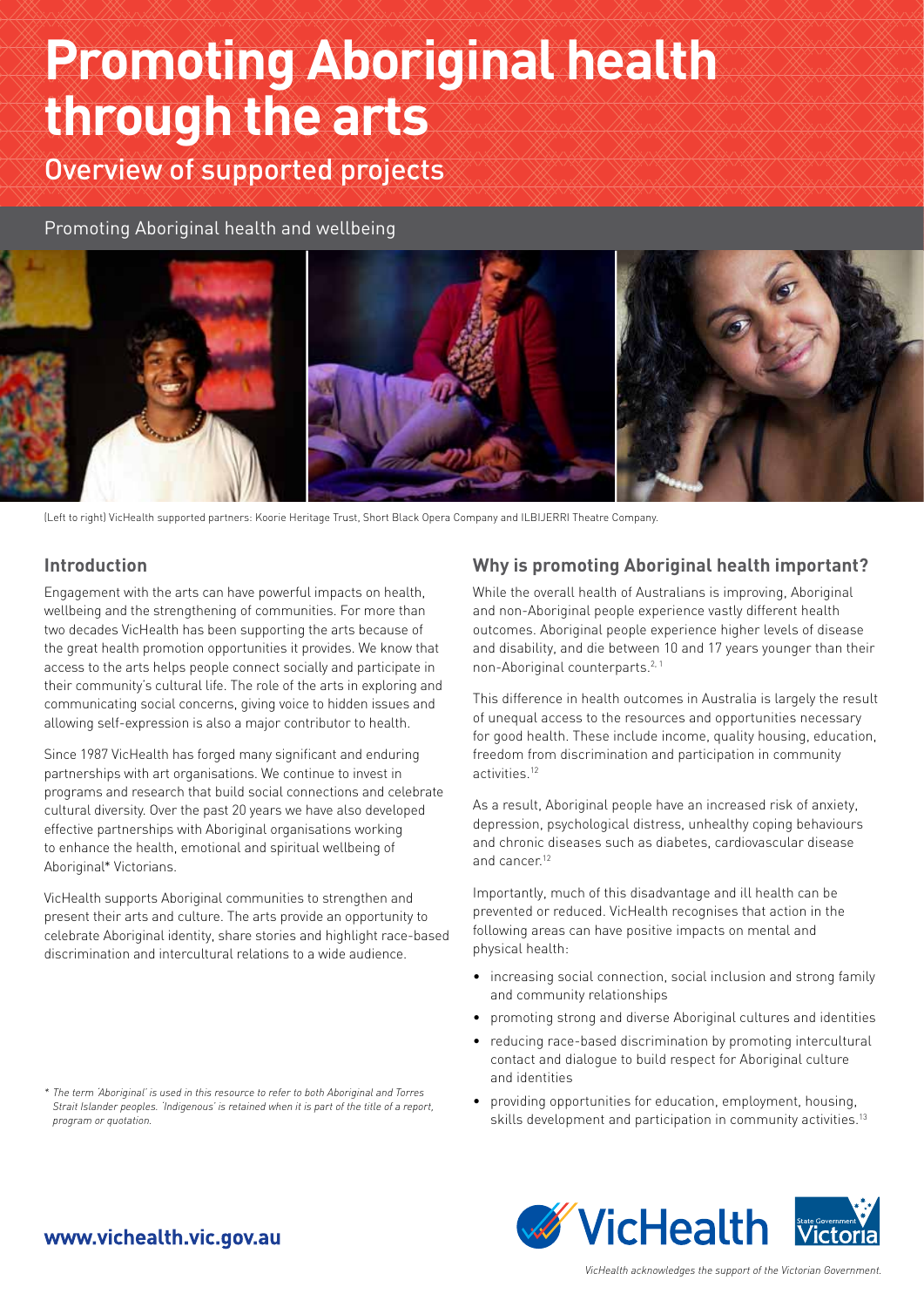## **The role of arts in Aboriginal culture and health**

Participation in creative activity is integral to Aboriginal culture and heritage. Music, dance, drawing and storytelling are used by Aboriginal people for celebrations and personal expression, to pass on knowledge and to record history. Involvement in the arts can also build and enforce cultural identity, connection to country and community pride.<sup>13, 4</sup>

Today, the arts bridges traditional and contemporary forms, including numerous combinations of visual and performing arts; writing; storytelling; music; filmmaking; and digital mediums.

'Aboriginal health' means not just the physical wellbeing of an individual but refers to the social, emotional and cultural wellbeing of the whole community in which each individual is able to achieve their full potential as a human being, thereby bringing about the total wellbeing of their community. It is a whole-of-life view and includes the cyclical concept of life-death-life<sup>7</sup>

## **How do the arts improve health?**

We know that being involved in arts activities can improve people's mental and physical health and help build healthier communities.10, 14 In particular, involvement in the arts has been shown to increase people's:

- self-esteem, pride and cultural identity $8,10$
- sense of self-determination, control and belonging<sup>9</sup>
- academic outcomes, skill development and employment pathways.3,6

These factors are linked with improvements in both mental and physical health. At the community level, involvement in the arts can:

- increase social cohesion and connections<sup>10</sup>
- $\bullet$  build a sense of community pride<sup>3</sup>
- create a vibrant, creative and innovative community<sup>10</sup>
- promote economic development $10$
- decrease rates of crime, discrimination and violence and reduce drug and alcohol consumption.<sup>3, 10</sup>

For Aboriginal people the arts can develop community connections and positive cultural identity, providing a source of resilience against difficult life circumstances while improving physical and mental wellbeing. The arts have also demonstrated positive impacts on educational and employment outcomes.<sup>8</sup>

Involvement in the arts can also facilitate social cohesion. When Aboriginal and non-Aboriginal communities are brought together, it provides opportunities for people to reflect on their individual and shared experiences. This can reduce isolation by helping people make friends and strengthen ties between the Aboriginal community and other cultural and social groups.5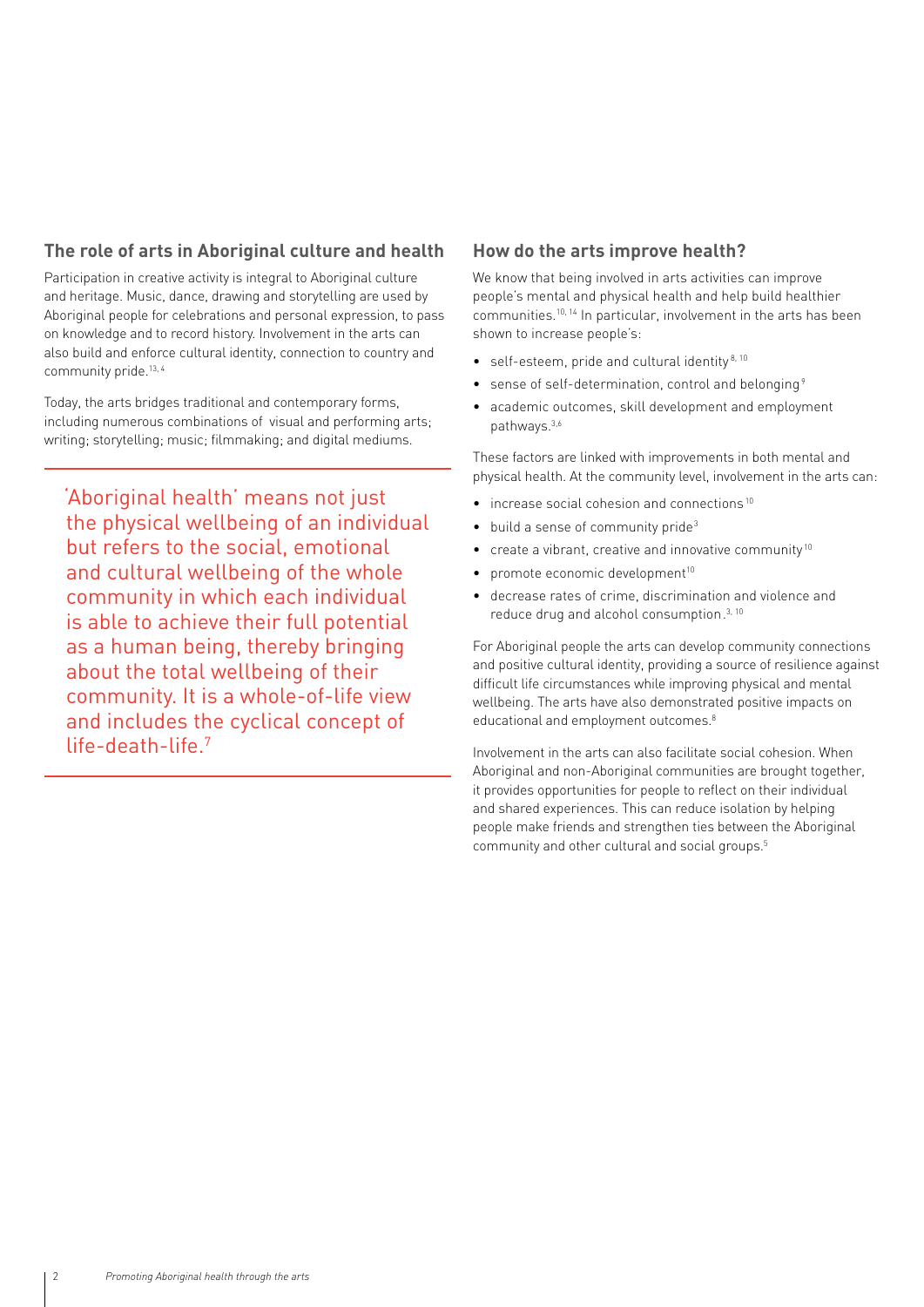

Angels' Voices Extravaganza Concert, Emerge Cultural Hubs project, Multicultural Arts Victoria.

''The voice of the artist not only records, but shapes attitudes, plants seeds and facilitates change. The voice of the artist facilitates the voice of others.'' *Richard Frankland, Aboriginal singer/songwriter, author and filmmaker*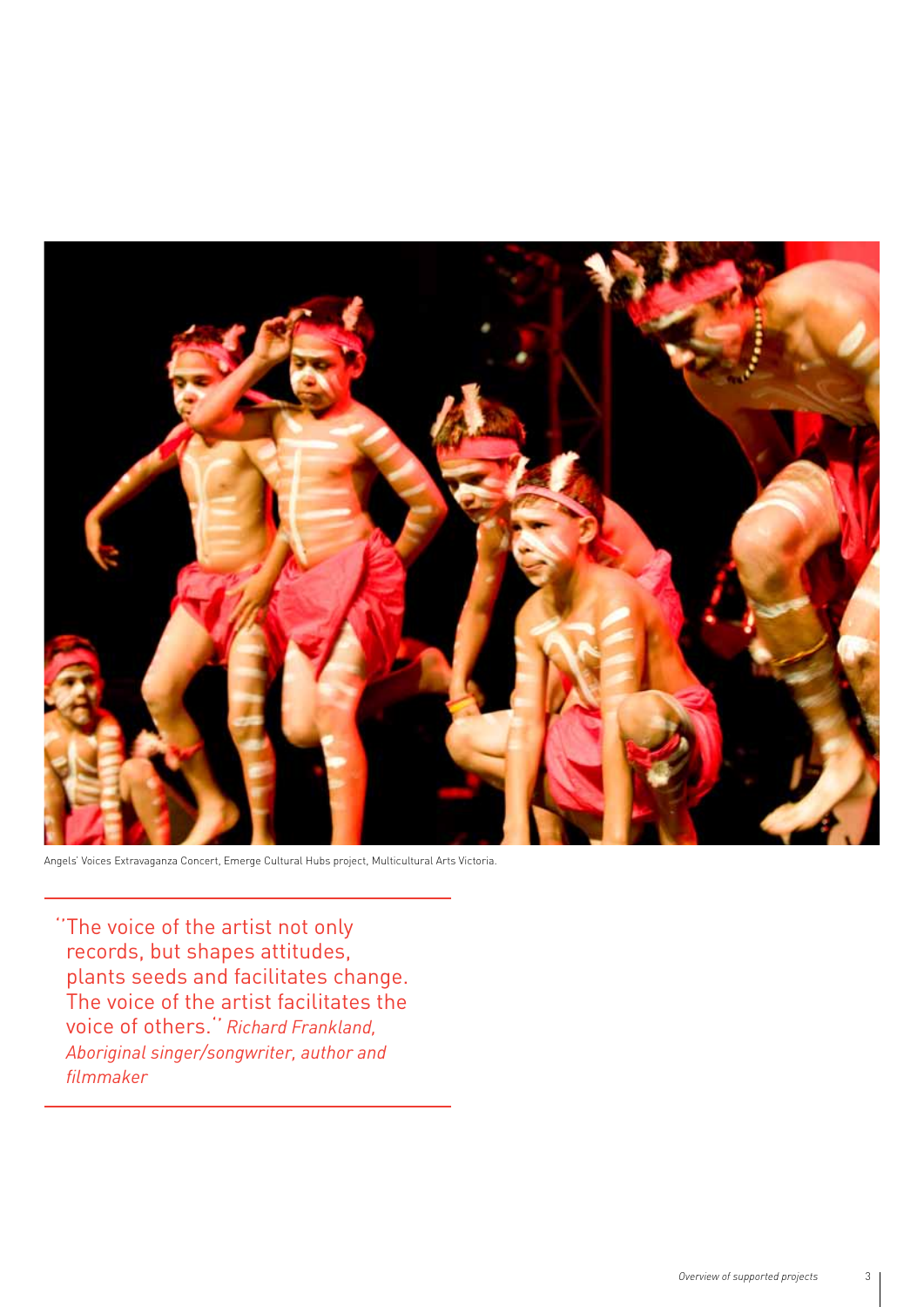## **VicHealth's role**

Since VicHealth's inception, the arts have been a key setting for our work to promote health and wellbeing for all Victorians. Using arts activity as a health promotion tool is now an accepted part of the Victorian health landscape.

VicHealth has developed a range of arts programs to improve people's health by giving them opportunities to get creative, active and involved in their local community through art.

VicHealth arts and culture initiatives include:

- Arts About Us projects deliver arts based programs across Victoria which celebrate our cultural diversity and help people understand the impacts of race-based discrimination.
- MOTION projects work with local communities to provide free, vibrant, and unique ways to get people physically active through arts activities.
- LEAP (Localities Enhancing Arts Participation) was a threeyear partnership with local governments using arts and cultural activities to increase participation and decrease social isolation.

## **VicHealth and Aboriginal health through arts**

VicHealth also delivers arts projects that improve Aboriginal Victorians' health and contribute to the overall wellbeing of our wider community. Our approach is guided by the Victorian Aboriginal Health Promotion Framework (see page 10) and *Life is health is life: taking action to close the gap.* 

Organisations supported by VicHealth to strengthen Aboriginal arts activity include:

The Black Arm Band is an ensemble of musicians drawn from Aboriginal communities across Australia. It aims to empower Aboriginal people by using music to promote positive messaging and cultural engagement. Their Community Engagement program involves a series of music and professional exchanges that provide a forum for positive intercultural experiences, development of strong Aboriginal role models and effective leadership.

ILBIJERRI Theatre Company is Australia's longest running Aboriginal theatre company. ILBIJERRI initiate and develop performances in collaboration with the community and artists. Their Community program focuses on developing Aboriginal theatre practitioners, increasing Aboriginal audience access and strengthening connections between artists, audiences and the broader community.

Malthouse Theatre uses contemporary theatre to create a conversation between the artists, audience and public. The Blak Cabaret program is a celebration of some of Victoria's best Aboriginal performers, musicians, stand-up comics and DJs. It develops community pride and addresses misconceptions of Aboriginal people and issues, highlighting the common threads of all Victorian lives through comedy, music and dance.



(Left to right) Arts and cultural initiatives supported by VicHealth to celebrate cultural diversity and promote wellbeing: Arts About Us, The Torch Project and MOTION.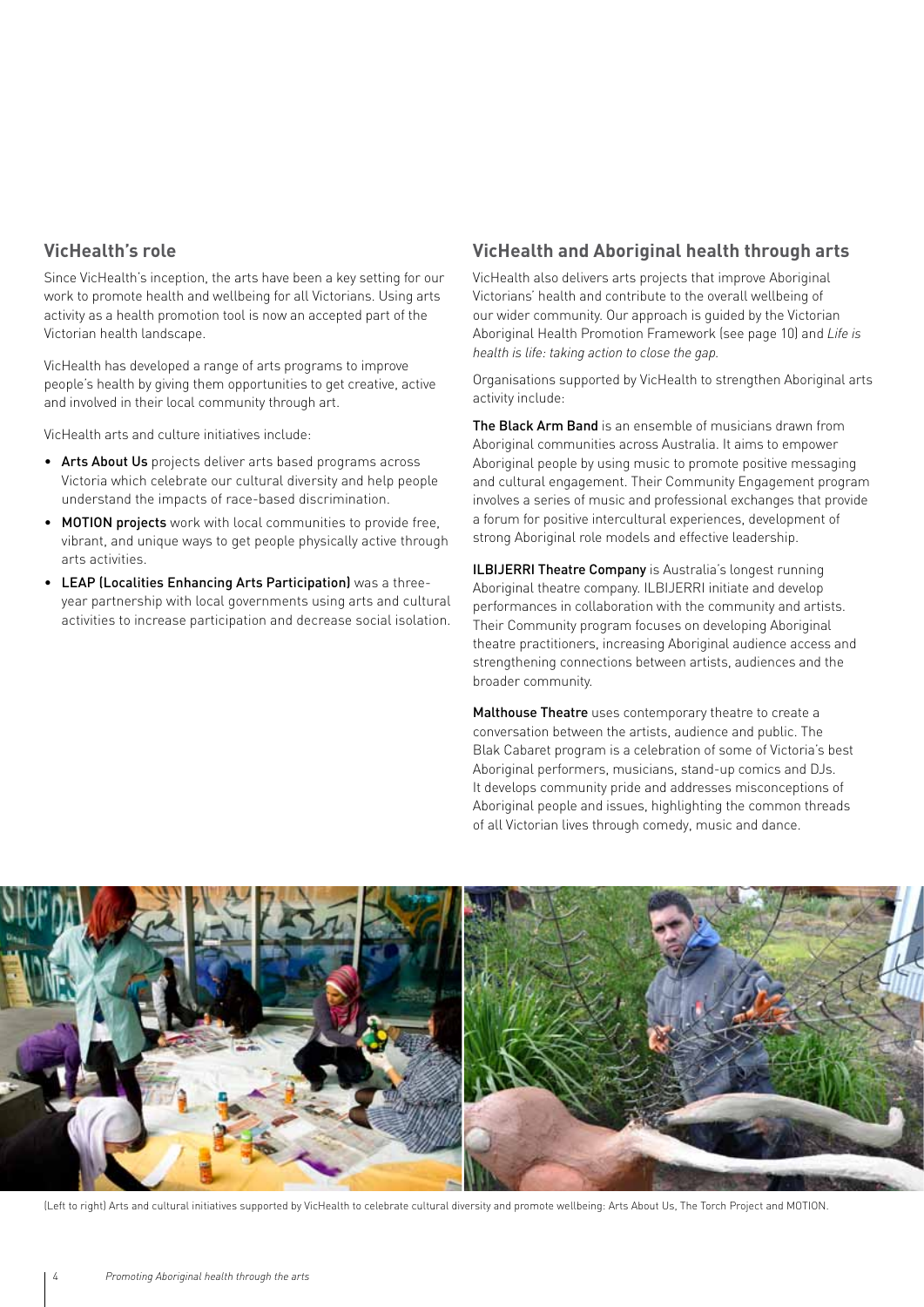The Torch Project is a cross-cultural arts organisation committed to using creative and collaborative arts based approaches to ignite movements of positive social change expressed within the grassroots of Victorian communities. Torch programs support emerging Aboriginal and non-Aboriginal artists and community leaders with mentoring and practical skill development within locally relevant, self-determined community and contemporary art initiatives.

Songlines Aboriginal Music Corporation is Victoria's peak Aboriginal music body. It aims to give voice to Aboriginal people, celebrate and preserve the diversity of Aboriginal cultures and promote reconciliation by bringing together Aboriginal and non-Aboriginal people. Songlines provides young people with opportunities and pathways to participate in music making as well as cultural exchange with the broader community.

The Coranderrk Minutes of Evidence project was developed in partnership with 10 organisations and includes leading Aboriginal and non-Aboriginal artists, community members, researchers and education experts. It involves a verbatim-theatre performance of *Coranderrk: We Will Show the Country*, development of an adapted version for schools, a regional tour, a website and a comprehensive evaluation.

Koorie Heritage Trust is an Aboriginal community organisation that runs exhibitions, education programs, training and arts projects. VicHealth supports the Blaktraks program, which includes workshops designed to re-engage young people with community and encourage them to express their own stories as young urban Aboriginal people in ways that are meaningful to them via digital media.

The Fitzroy/Collingwood Parkies DVD History project collated interviews with nine community elders, film footage and historical resources about the Aboriginal people known as the Fitzroy/ Collingwood Parkies group into a documentary. This public and private history will be made available at a community event, then to the general public. Educational resources for school students to accompany the documentary will be produced to capture the significance of social connection, place and storytelling between generations.

Short Black Opera Company brings together an Aboriginal cast to perform *Pecan Summer*, Australia's first Aboriginal opera. *Pecan Summer* is a vehicle for Aboriginal singers and audiences to engage with the power of storytelling through opera and encourages the development of Aboriginal opera singers. The Melbourne Spring Intensive program for Aboriginal singers provides the cast for performances, held in Melbourne and around Victoria.

Swan Hill Aboriginal Service is a community-controlled service that focuses on promoting Aboriginal health and wellbeing, social and economic participation, self-empowerment and cross-cultural respect. The Marruk Project engages Aboriginal and emerging refugee communities, using theatre, dance, music and puppetry to convey stories of the local area.

### **The way forward**

VicHealth is committed to maintaining our support for activity that reduces inequities and promotes Aboriginal health and wellbeing. Our work in the arts is an important component of a suite of health promotion approaches.

More information on VicHealth's work to improve Aboriginal health and participation in the arts can be found at www.vichealth.vic.gov.au

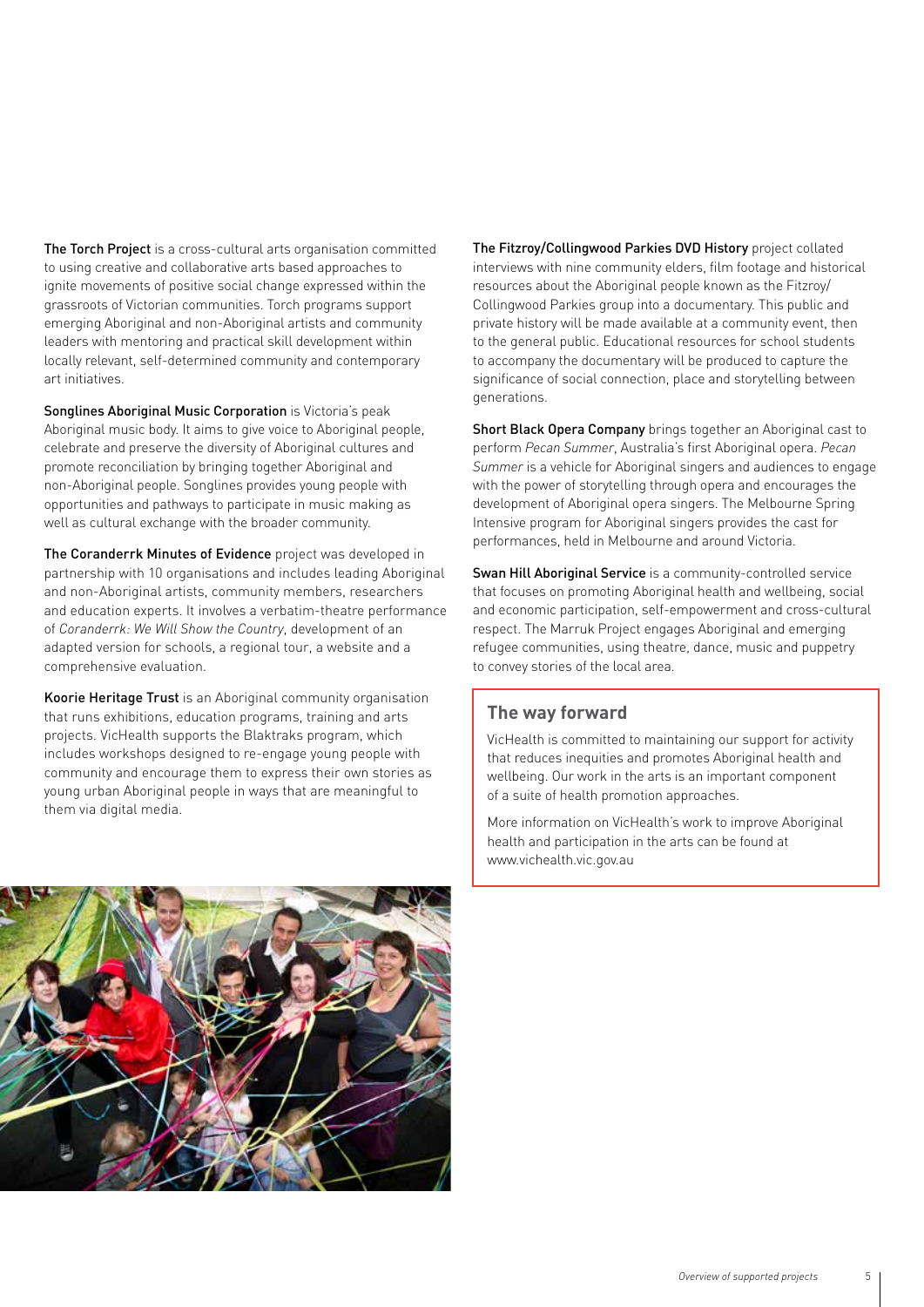## **Case study** ILBIJERRI Theatre Company: Community Programs capacity building

ILBIJERRI is Australia's leading and longest running Aboriginal and Torres Strait Islander Theatre Company. They create challenging and inspiring theatre creatively controlled by Aboriginal artists. Since 1990, they have commissioned 30 new Aboriginal works and performed for more than 150,000 people in regional, remote and metropolitan venues nationally and internationally.

ILBIJERRI aspire to be a spearhead for the Australian Aboriginal community by telling stories of what it means to be Aboriginal in Australia today. Their work possesses the power to reach out and remind audiences of every person's need for family, history and heritage.

Their collaborative relationships with communities and artists are at the heart of their creative process.

"ILBIJERRI's work means that Aboriginal and Torres Strait Islander artists can give voice to their cultures and tell their story through theatre," says Rachael Maza, ILBIJERRI's Artistic Director. "They're heard by audiences across urban, regional and remote Australia, as well as internationally."

ILBIJERRI's work provides insight for non-Aboriginal people and builds understanding and cross-cultural respect. It celebrates the cultural diversity of Aboriginal and Torres Strait Islander peoples and their experiences.

ILBIJERRI is dedicated to the development, training and mentorship of the next generation of Aboriginal artists as they establish themselves. They deliver a broad program of Artist Development that creates opportunities for skills training, networking and new professional pathways.

VicHealth has supported ILBIJERRI's work for more than a decade, which has included helping build pathways for emerging artists, developing leadership and engaging and educating the community. In 2012–14 VicHealth is helping to build ILBIJERRI's community programs.

#### **Black Writers Lab**

The Black Writers Lab is a vocational training program for Aboriginal artists wanting to develop their creative writing skills. The program helps new writers develop their work into complete, industry-standard performance scripts in a bid to expand their career prospects.



ILBIJERRI Theatre Company actors take centre stage.

#### **Community nights**

Community nights support the engagement of the Aboriginal community in ILBIJERRI's main stage performances and creative development processes, by working with community members and organisations to facilitate participation and attendance.

#### **Victorian Indigenous Performing Arts (VIPA) Awards**

The VIPA Awards bring together the performing arts communities to celebrate Aboriginal artists and their contribution to the arts in Victoria. It is an opportunity to promote and show appreciation of Victoria's diverse Aboriginal culture before a mainstream audience. For Aboriginal people (particularly young people), this promotes pride in their cultural identity, and models leadership and participation in the arts and related sectors.

''Through Aboriginal performing arts we exercise our sovereign right to safeguard and practise our culture. It honours the traditional stories of our ancestors and also the contemporary stories of Aboriginal people today.'' *Aunty Carolyn Briggs, Boonwurrung Elder*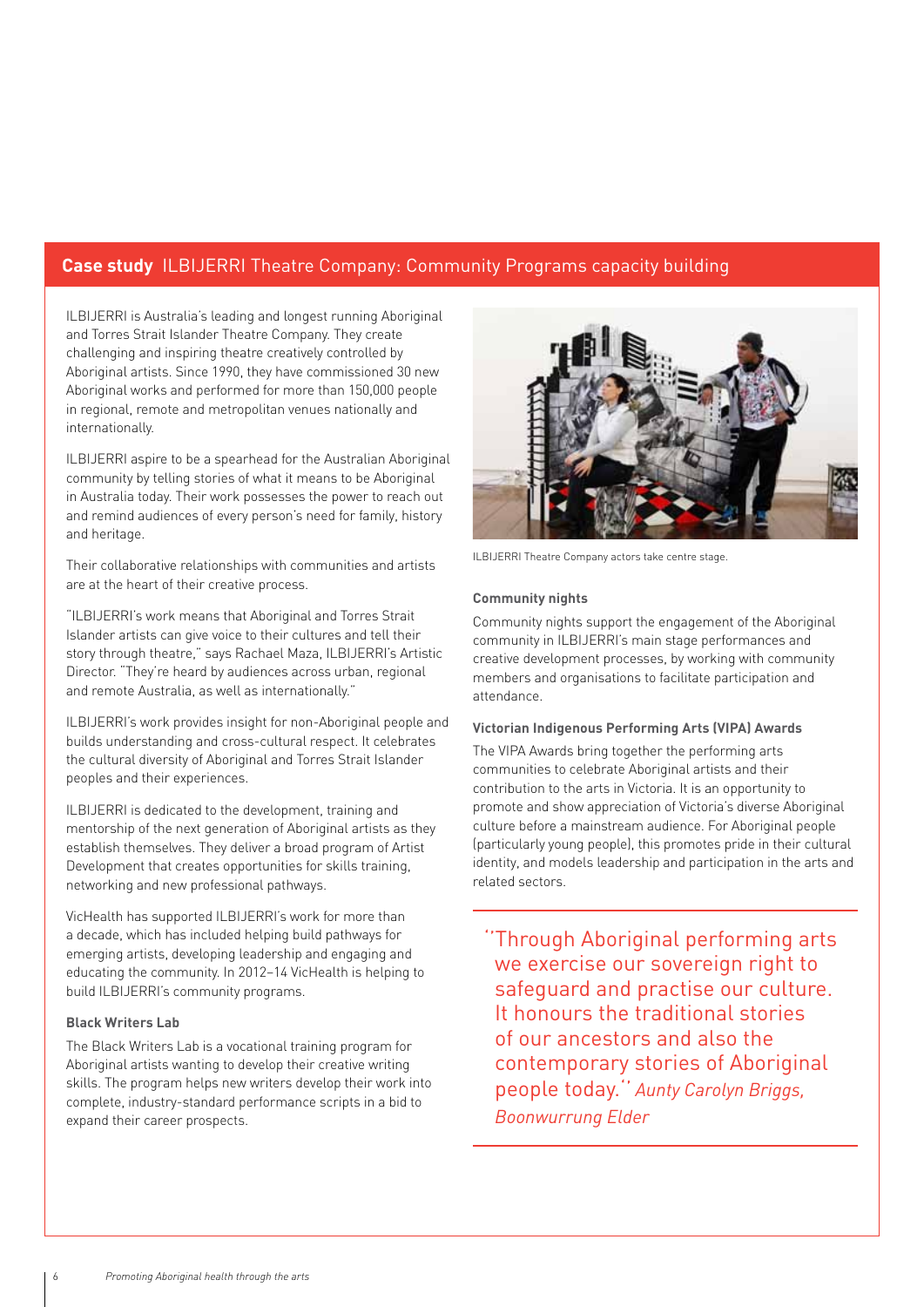## **Case study** The Black Arm Band: Community Engagement program

The Black Arm Band is an ensemble of musicians drawn from Aboriginal communities across Australia. It aims to empower Aboriginal people by using music to promote positive messaging and cultural engagement, thereby enhancing self-esteem and promoting community health and social wellbeing. The Black Arm Band showcases, celebrates and shares the contribution of Aboriginal cultural and political life.

The Black Arm Band's work includes representation of strong Aboriginal individuals in significant roles within the organisation, and in performances with mainstream audiences. This promotes mutual respect and valuing of diverse cultures, including strong, distinctive and interconnected Aboriginal identities.

"We continually explore new modes of expression and engagement, and seek opportunities to inspire, educate and entertain Victoria's diverse communities", says Lou Bennett, The Black Arm Band's Artistic Director. "The long-term vision is for The Black Arm Band to be an ongoing presence – a national resource hub for the development and performance of Aboriginal music in all its forms."

The 2012–14 partnership with VicHealth enables The Black Arm Band to increase its presence in Victoria through further active engagement with local communities during workshop and performance development activities.

#### **The Bush and Found Orchestra**

The Bush and Found Orchestra aims to build young Aboriginal people's sense of cultural and community development, as well as develop their skills. It involves a collection of musical instruments made from both natural and found materials from in and around remote Aboriginal communities. These instruments are developed and made with craftspeople and professional musicians working with young people from Aboriginal communities across Victoria.



Black Arm Band perform at Footscray Community Arts Centre.

#### **Mentoring and professional development program**

A core objective of The Black Arm Band is to mentor emerging artists and people in the arts industry by providing opportunities in various roles within the organisation. This aim helps facilitate career pathways and enhance access to professional opportunities for individuals working in the arts. Mentoring and professional development practices are embedded in the organisation's practices for existing staff and band members within all its operations.

''The Black Arm Band reminds me of the long struggle and the long journey we've been on. Thirty years ago we were marching for justice down the city streets, but now we're telling our stories in the concert halls.'' *Archie Roach, Aboriginal singer/songwriter*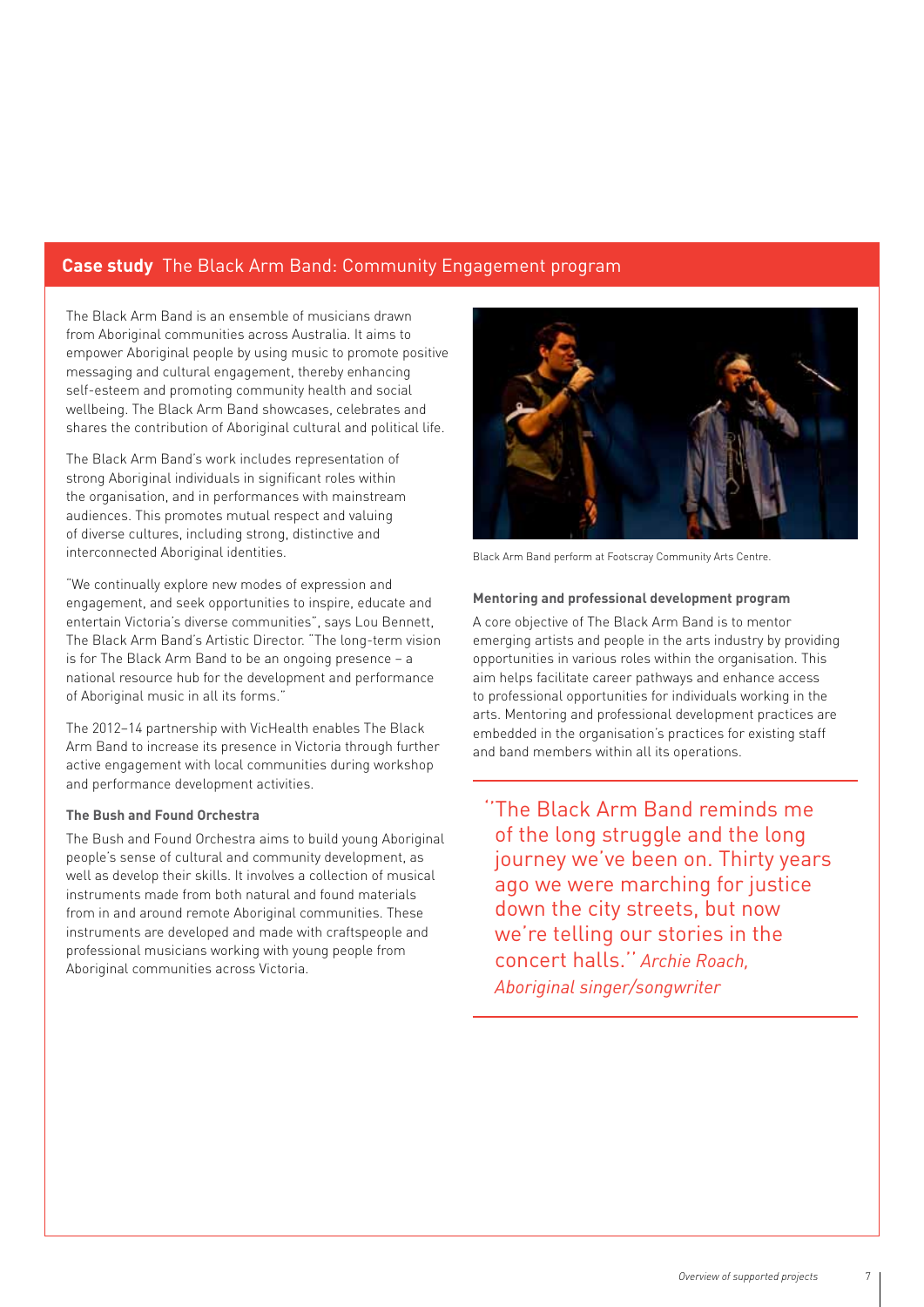## **Case study** Koorie Heritage Trust: Blaktraks

The Koorie Heritage Trust is an Aboriginal community organisation that runs exhibitions, education programs, training and arts projects. The Trust aims to protect, preserve and promote the living culture of Aboriginal people of southeastern Australia and, in doing so, bridge the cultural gap between Aboriginal people and the wider community.

"We endeavour to be leaders in keeping our culture and heritage strong and vibrant," explains Tom Mosby, CEO of the Koorie Heritage Trust. "That way we can make sure the richness, diversity and integrity of our culture and heritage is safeguarded for present and future generations."

The Trust's Blaktraks program brings together Aboriginal young people (aged 16 to 24 years) and their community Elders from across urban Victoria. The young people learn to design, produce and launch their own autobiographical short films that reflect their view of self, family, community, culture and society. These stories are based on urban space and place, and represent the changing face and history of Aboriginal identities in Victoria.

The Trust collaborates with Storyscape, a collective of artists from across Victoria who help participants create their stories by drawing on a range of mediums, such as film, voice, music soundtracks, hip-hop and images including video, photos and stencil art. Young people are able to develop high-quality and diverse short films, gain skills in photography and video production, and build community pride, social connection and cross-cultural understanding.

"Growing up was hard for me because I never had a father. I have been in an out of care since I was seven years old. I'm glad to be doing Blaktraks because I know I'm making my dad proud even though I know he is not here with me now. I know that he is looking down on me. He's the main reason why I am still holding on and haven't let go," said Blaktraks participant Angel.

The program also aims to create connections between participants and local Elders. In this way, it strengthens community linkages and assists in preserving, protecting and promoting the cultural heritage of the Aboriginal peoples of south-eastern Australia.



Cultural presentations at the Koorie Heritage Trust Launch.

Blaktraks participants take part in a community performance and screening of the collection at the Trust. Their films are also screened at conferences and disseminated using social media and via mobile phones using QR (quick response) codes at sites across Melbourne and regional centres. Creative workshops and the development and planning of events are integrated into a Certificate III in Arts Administration.

The films and the program have received several accolades. One of the 2011 participants, Kira Bunker, was a finalist in ABC's Heywire competition with her film *Back on Track*. This and other past participants' films can be seen at: www.youtube.com/user/blaktraks

"The Blaktraks program is about broadening understanding of identity, cultural heritage and Aboriginal history, as well as strengthening connection with community, resulting in spectacular ideas, highlighting the strength, not only of participants' history, but their take on contemporary Koorie culture.'' *David Winslade, Koorie Heritage Trust*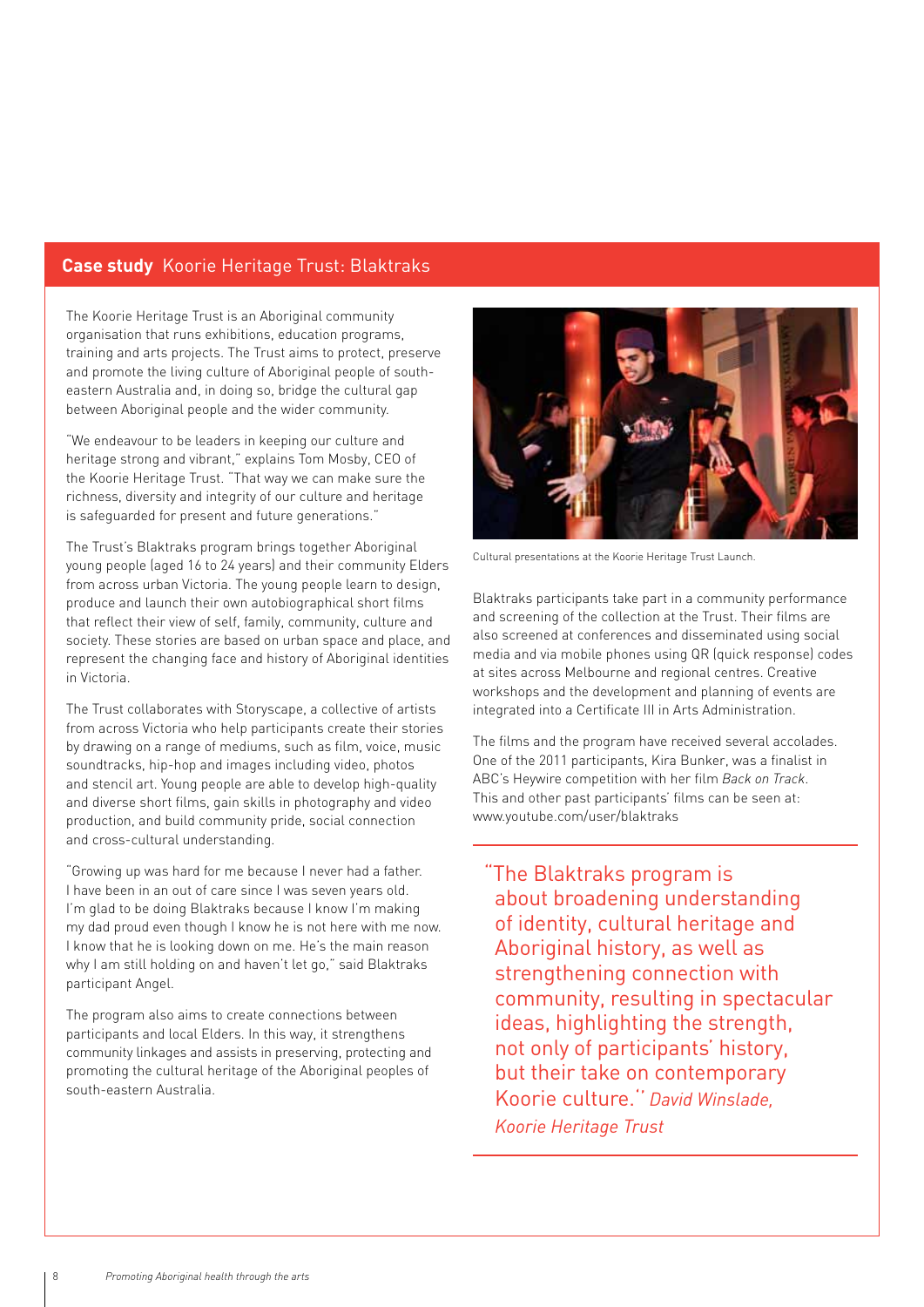### **Case study** Short Black Opera: *Pecan Summer*

The Short Black Opera Company is an opera company directed by internationally acclaimed Yorta Yorta Aboriginal soprano, Deborah Cheetham. Deborah made history in 2010 when she brought together an Aboriginal cast to perform *Pecan Summer*, Australia's first Aboriginal opera.

*Pecan Summer*, written and composed by Deborah, shines the spotlight on an important but largely unknown piece of Australian history: the 1939 walk off Cummeragunja Mission, where 200 Aboriginal men, women and children crossed the Dhungala (Murray River) in defiance of their persecutors. This is interwoven with the heartbreaking story of Alice, a young girl who is taken from her family and grows up to have her own daughter taken from her.

The opera shares a captivating slice of history and insight into the devastation experienced by many Aboriginal families. It is a vehicle for Aboriginal singers and audiences to engage with the power of storytelling through opera. Through the themes it raises, it encourages dialogue about the harmful aspects of race-based discrimination and the benefits of cultural diversity.

Yorta Yorta bass baritone and cast member of *Pecan Summer* Tiriki Onus said being part of the production was a life changing experience:

''Having the chance to pursue a dream of being an Opera singer has been the most profoundly empowering experience of my life to date, not only as a Yorta Yorta man who's getting to tell his people's story, but as a member of a company where Aboriginal people from across this country are being given the opportunity to excel and shine.''

*Pecan Summer* also encourages the professional development of Aboriginal opera singers, identifying and nurturing talent and providing opportunities for artists to perform at a high level before a diverse audience, as well as further their musical and professional careers.

"I think the idea of [*Pecan Summer*] is so...unbelievable. Not just the fact that we get to sing in our first opera, but we get to do something for countrymen," says cast member Jub Clerc. "It's so massive. I kept on telling my Yorta Yorta mates, 'You guys are gonna come to this and you're gonna hear your language. You're gonna hear it sung in opera and you're gonna hear your Dreamtime story in the first Aboriginal opera in the world."



Aboriginal cast members perform in *Pecan Summer.*

VicHealth supported the Short Black Opera Company to produce an annual Melbourne Spring Intensive program for Aboriginal singers from 2011 to 2013 at the Victorian College of Arts. Each Spring Intensive provides the cast for the performance of *Pecan Summer* in 2012 and 2013 in regional Victoria.

The arts provide a powerful platform for celebrating diversity and strengthening cultural understanding," says VicHealth CEO Jerril Rechter. "Deborah's opera adds an amazing story, unique performance and wonderful talent to our arts program."

"Opera is a powerful and engaging way of telling stories. Aboriginal Australians have been telling their stories through song for 1000 generations. Pecan Summer is a continuation of that tradition."

*Deborah Cheetham, soprano, writer and composer of Pecan Summer*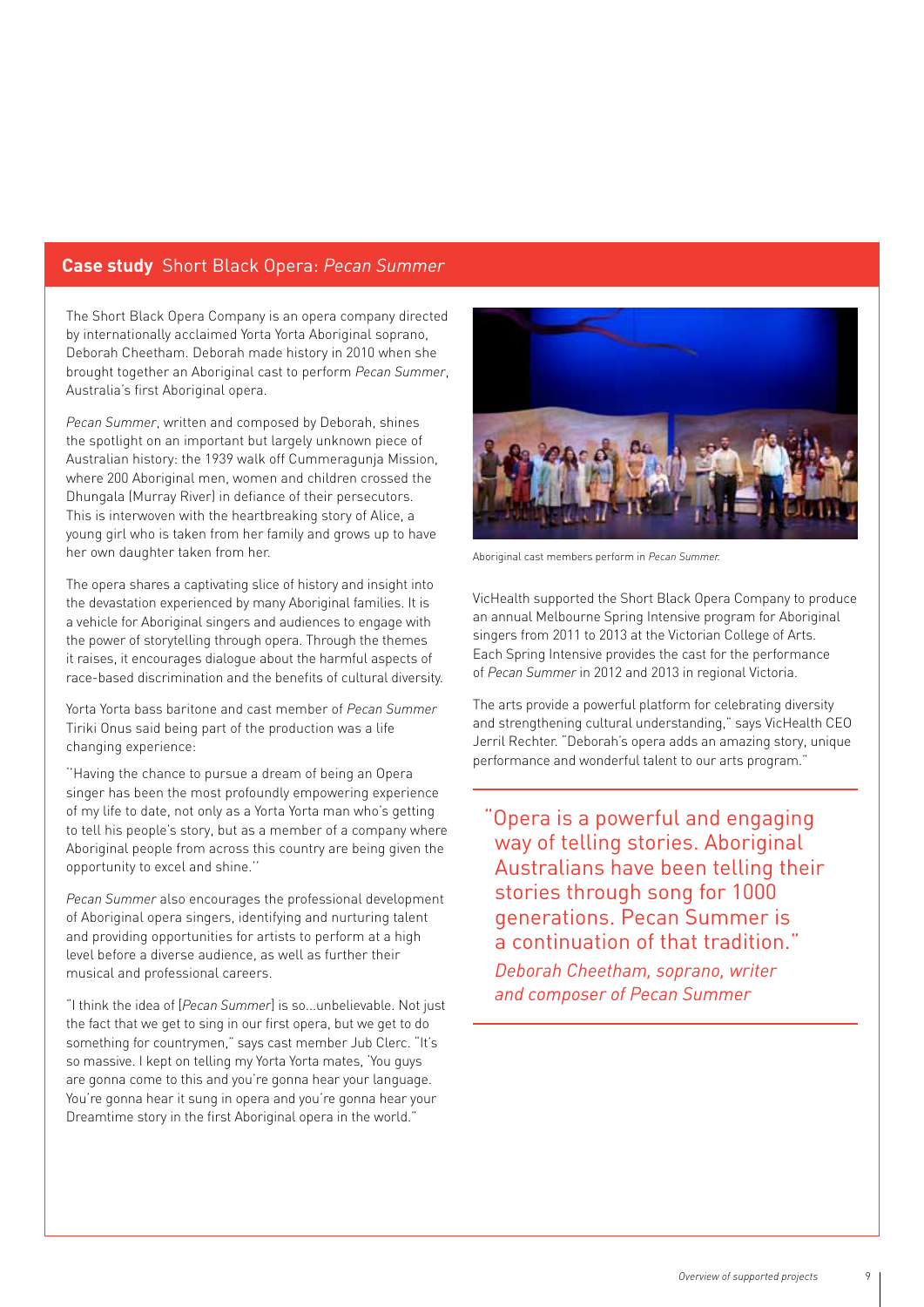## Life is health is life: Taking action to close the gap



## **Victorian Aboriginal health promotion framework**

| Key determinants of Aboriginal health in Victoria and themes for action              |                                                                                                                                                                                                                                                                                                                                                                                                                                                                                               |                                                                           |                                                                                                                                                                                                                                                                                                                                                                                                               |                                                                                                     |                                                                          |  |  |  |  |  |  |
|--------------------------------------------------------------------------------------|-----------------------------------------------------------------------------------------------------------------------------------------------------------------------------------------------------------------------------------------------------------------------------------------------------------------------------------------------------------------------------------------------------------------------------------------------------------------------------------------------|---------------------------------------------------------------------------|---------------------------------------------------------------------------------------------------------------------------------------------------------------------------------------------------------------------------------------------------------------------------------------------------------------------------------------------------------------------------------------------------------------|-----------------------------------------------------------------------------------------------------|--------------------------------------------------------------------------|--|--|--|--|--|--|
| <b>History of colonisation</b>                                                       |                                                                                                                                                                                                                                                                                                                                                                                                                                                                                               |                                                                           |                                                                                                                                                                                                                                                                                                                                                                                                               |                                                                                                     |                                                                          |  |  |  |  |  |  |
| <b>Educational</b><br>attainment                                                     | <b>Family and community</b><br>connections                                                                                                                                                                                                                                                                                                                                                                                                                                                    | <b>Access to economic</b><br>and material<br>resources                    |                                                                                                                                                                                                                                                                                                                                                                                                               | <b>Freedom from</b><br>race-based<br>discrimination                                                 | <b>Connection to</b><br>country                                          |  |  |  |  |  |  |
| Socially inclusive,<br>supportive and<br>aspirational<br>educational<br>environments | Supportive personal<br>relationships<br>Supportive community<br>connections navigating<br>in 'two worlds'<br>Strong culture and<br>identity<br>Aboriginal people<br>systematically included<br>in policy processes                                                                                                                                                                                                                                                                            | Economic<br>participation<br>Employment<br>Adequate housing<br>for health |                                                                                                                                                                                                                                                                                                                                                                                                               | Security and respect<br>at all levels of society<br>Equality of<br>opportunity<br>Valuing diversity | Recognition and<br>access to homelands<br>Strong culture<br>and identity |  |  |  |  |  |  |
| Key contributing factors and themes for action                                       |                                                                                                                                                                                                                                                                                                                                                                                                                                                                                               |                                                                           |                                                                                                                                                                                                                                                                                                                                                                                                               |                                                                                                     |                                                                          |  |  |  |  |  |  |
| Tobacco                                                                              | Physical activity                                                                                                                                                                                                                                                                                                                                                                                                                                                                             | Nutrition and access<br>to food                                           |                                                                                                                                                                                                                                                                                                                                                                                                               | Alcohol                                                                                             | Access and treatment<br>in the health system                             |  |  |  |  |  |  |
| <b>Health promotion principles and actions</b>                                       |                                                                                                                                                                                                                                                                                                                                                                                                                                                                                               |                                                                           |                                                                                                                                                                                                                                                                                                                                                                                                               |                                                                                                     |                                                                          |  |  |  |  |  |  |
|                                                                                      | Principles: good practice Aboriginal health promotion action                                                                                                                                                                                                                                                                                                                                                                                                                                  |                                                                           | <b>Health promotion actions</b>                                                                                                                                                                                                                                                                                                                                                                               |                                                                                                     |                                                                          |  |  |  |  |  |  |
| priorities<br>determinants<br>systems<br>from a strengths-based perspective          | • Inclusive of historical, social and cultural context<br>• 'Community-centred practice' - community owned and<br>driven, builds on strengths to address community-identified<br>• Flexible, allowing for innovation, and accountable<br>• Comprehensive with multiple strategies to address all the<br>• Sustainable in terms of funding, program and governance<br>• Evidence-based with built-in monitoring and evaluation<br>• Builds and sustains the social, human and economic capital |                                                                           | • Build healthy public policy<br>• Create supportive environments<br>• Strengthen community actions and increase community<br>capacity to empower the individual<br>• Develop personal skills<br>• Reorient health services towards comprehensive primary<br>health care<br>• Secure an infrastructure for health promotion<br>• Advocate and communicate<br>• Consolidate and expand partnerships for health |                                                                                                     |                                                                          |  |  |  |  |  |  |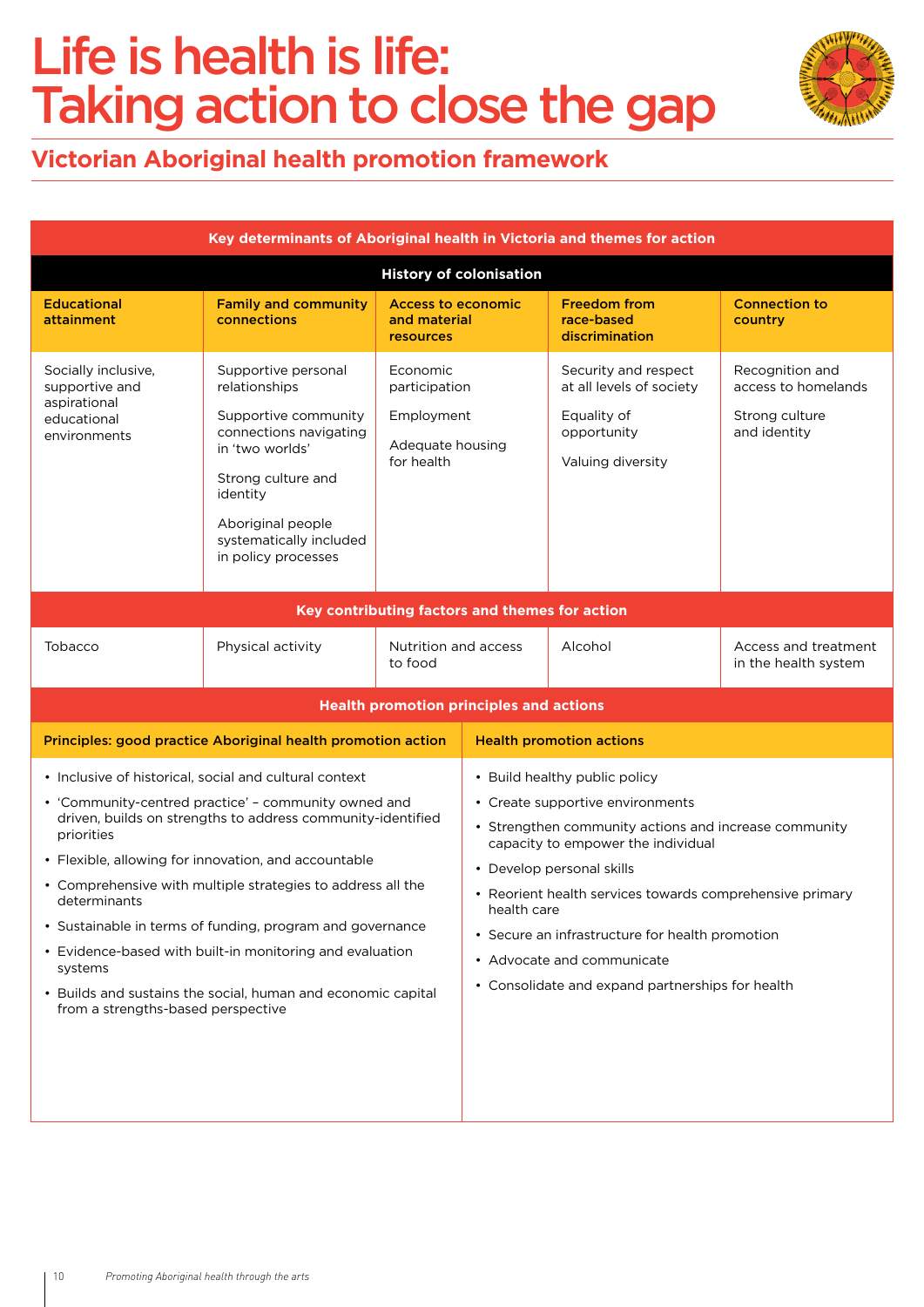| <b>Priority settings for action</b>                                                                                                                                                                                                                    |                                                                             |           |                                                                                                                                                                                                                                                                                            |                           |                                                                                                                                                                                                                               |                  |                                                                                                                                                                                                                                                                                                                                                                                           |                                                                                                                                                                                                                                 |                 |           |  |  |
|--------------------------------------------------------------------------------------------------------------------------------------------------------------------------------------------------------------------------------------------------------|-----------------------------------------------------------------------------|-----------|--------------------------------------------------------------------------------------------------------------------------------------------------------------------------------------------------------------------------------------------------------------------------------------------|---------------------------|-------------------------------------------------------------------------------------------------------------------------------------------------------------------------------------------------------------------------------|------------------|-------------------------------------------------------------------------------------------------------------------------------------------------------------------------------------------------------------------------------------------------------------------------------------------------------------------------------------------------------------------------------------------|---------------------------------------------------------------------------------------------------------------------------------------------------------------------------------------------------------------------------------|-----------------|-----------|--|--|
| Early childhood                                                                                                                                                                                                                                        |                                                                             | Health    | Education                                                                                                                                                                                                                                                                                  |                           | Housing                                                                                                                                                                                                                       |                  |                                                                                                                                                                                                                                                                                                                                                                                           | Local community<br>(families/clan groups)                                                                                                                                                                                       |                 |           |  |  |
| Local government                                                                                                                                                                                                                                       |                                                                             | Corporate |                                                                                                                                                                                                                                                                                            | Sport and<br>recreation   | Arts                                                                                                                                                                                                                          |                  | Media                                                                                                                                                                                                                                                                                                                                                                                     |                                                                                                                                                                                                                                 |                 | Workplace |  |  |
| <b>Intermediate outcomes</b>                                                                                                                                                                                                                           |                                                                             |           |                                                                                                                                                                                                                                                                                            |                           |                                                                                                                                                                                                                               |                  |                                                                                                                                                                                                                                                                                                                                                                                           |                                                                                                                                                                                                                                 |                 |           |  |  |
| <b>Individual</b>                                                                                                                                                                                                                                      |                                                                             |           | Organisational                                                                                                                                                                                                                                                                             |                           | <b>Community</b>                                                                                                                                                                                                              |                  |                                                                                                                                                                                                                                                                                                                                                                                           | <b>Societal</b>                                                                                                                                                                                                                 |                 |           |  |  |
| Strong family and<br>community relationships<br>• Access to socially<br>inclusive and supportive<br>educational opportunities<br>Access to employment<br>$\bullet$<br>Reduced experiences of<br>discrimination<br>Access to appropriate<br>health care |                                                                             | change    | Policies, practices<br>and procedures that<br>model good practice<br>in Aboriginal health<br>promotion<br>• Systematic inclusion<br>of Aboriginal people in<br>policy processes<br>• Committed to sustaining<br>Appropriately sized, well<br>trained and supported<br>Aboriginal workforce |                           | • Safe, supportive and<br>inclusive environment<br>Mutual respect and valuing<br>of diversity<br>Improved cohesion<br>$\bullet$<br>Committed to sustaining<br>$\bullet$<br>change                                             |                  | Inclusive, non-<br>$\bullet$<br>discriminatory education,<br>employment, housing<br>and other social policies,<br>programs and legislative<br>platforms that support<br>Aboriginal health<br>Strong leadership<br>$\bullet$<br>Social norms and practices<br>that support Aboriginal<br>health<br>Appropriate resource<br>allocation<br>Responsive and inclusive<br>governance structures |                                                                                                                                                                                                                                 |                 |           |  |  |
|                                                                                                                                                                                                                                                        |                                                                             |           |                                                                                                                                                                                                                                                                                            | <b>Long-term benefits</b> |                                                                                                                                                                                                                               |                  |                                                                                                                                                                                                                                                                                                                                                                                           |                                                                                                                                                                                                                                 |                 |           |  |  |
| <b>Individual</b>                                                                                                                                                                                                                                      |                                                                             |           | Organisational                                                                                                                                                                                                                                                                             |                           |                                                                                                                                                                                                                               | <b>Community</b> |                                                                                                                                                                                                                                                                                                                                                                                           |                                                                                                                                                                                                                                 | <b>Societal</b> |           |  |  |
| leadership<br>• Alleviation of poverty<br>and socioeconomic<br>inequalities<br>Improved health and<br>wellbeing<br>• Control/mastery over<br>health<br>Increased sense of<br>belonging                                                                 | • Strong cultural identity<br>Self-esteem, pride and<br>determinants of own |           | Freedom from<br>discrimination<br>Effective programs that<br>$\bullet$<br>are contributing to<br>closing the gap                                                                                                                                                                           |                           | • Strong cultural identity<br>Improved productivity<br>٠<br>Freedom from<br>discrimination<br>• Reconciliation<br>Self-determination<br>$\bullet$<br>• Less violence and crime<br>Equality of health<br>$\bullet$<br>outcomes |                  |                                                                                                                                                                                                                                                                                                                                                                                           | • A fairer society with<br>equality of access<br>to opportunities and<br>resources that support<br>health<br>• Freedom from<br>discrimination<br>Equality of life expectancy<br>between Aboriginal and<br>non-Aboriginal people |                 |           |  |  |

The summary information provided here is adapted from the full resource *Life is health is life: Taking action to close the gap. Victorian Aboriginal evidence-based health promotion resource.* Available at www.vichealth.vic.gov.au/lifeishealthislife